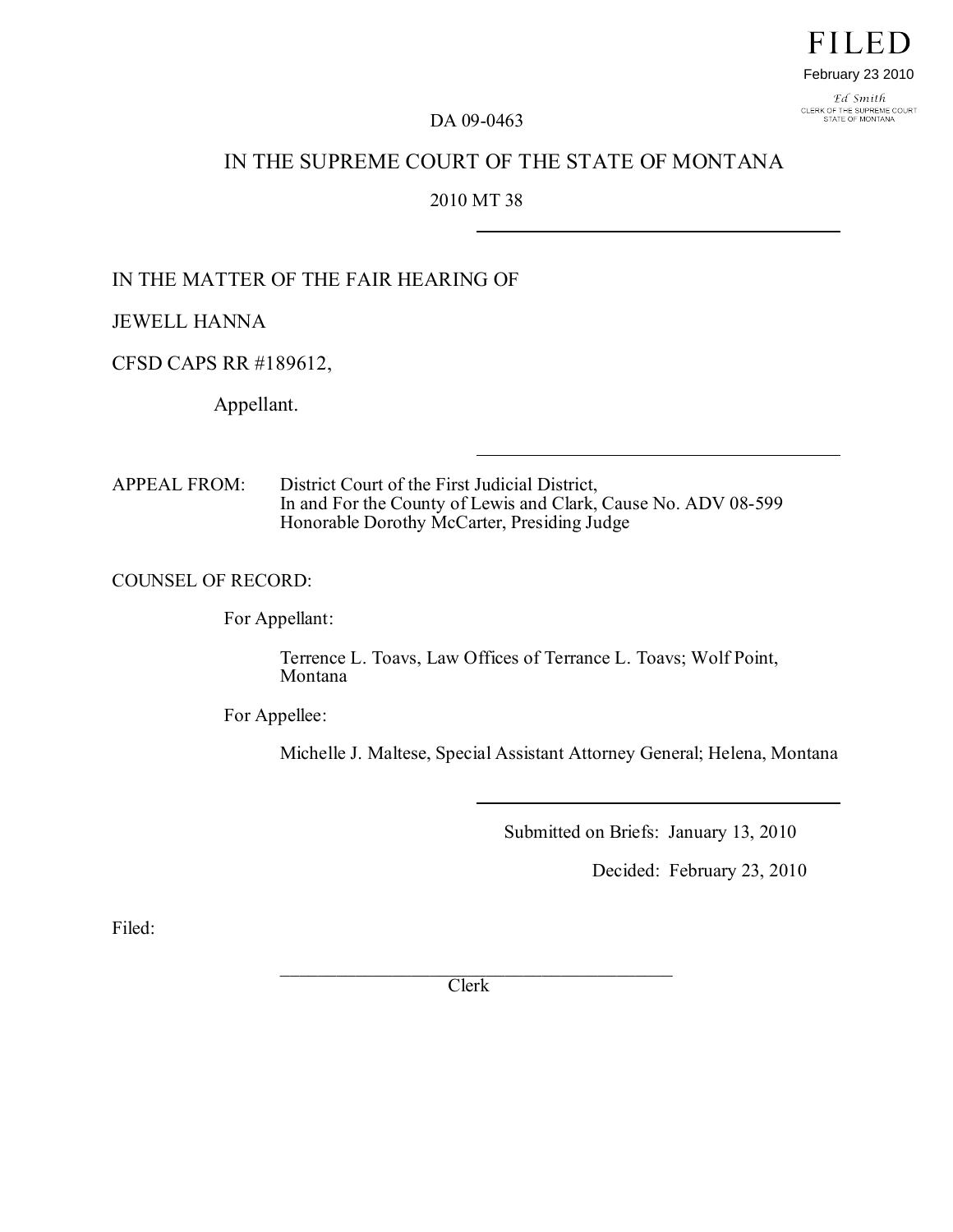Justice W. William Leaphart delivered the Opinion of the Court.

¶1 Jewel Hanna appeals the decision and order of the District Court for the First Judicial District, Lewis and Clark County, ruling that the Child and Family Services Division (CFSD) of the Department of Public Health and Human Services (DPHHS) had jurisdiction to issue a report substantiating child abuse and neglect by Hanna.

¶2 The sole issue on appeal is whether the District Court erred in concluding that CFSD had jurisdiction, or the power to exercise its authority, to substantiate child abuse and neglect by Hanna. We affirm.

#### **FACTUAL AND PROCEDURAL BACKGROUND**

¶3 This case arises from the failed placement of M.S., an Indian child, in the foster care of Jewel Hanna, an enrolled member of the Fort Peck Indian Tribes. At all times relevant to this case, Hanna has resided in Poplar, Montana, within the external boundaries of the Fort Peck Indian Reservation.

¶4 M.S. was born in Minnesota and was in foster case since birth. The State of Minnesota had terminated the parental rights of M.S.'s birth parents and assumed legal custody. Pursuant to the Indian Child Welfare Act (ICWA), 25 U.S.C. §§ 1901-1963 (2006), a central policy of which is to promote placement of Indian children removed from their families in foster and adoptive homes that reflect Indian values and culture, Minnesota sought to place M.S. with Hanna, who is M.S.'s great aunt.

¶5 Because Minnesota sought to place M.S. in a foster home in Montana, the Interstate Compact on the Placement of Children (ICPC) governed. Section 41-4-101,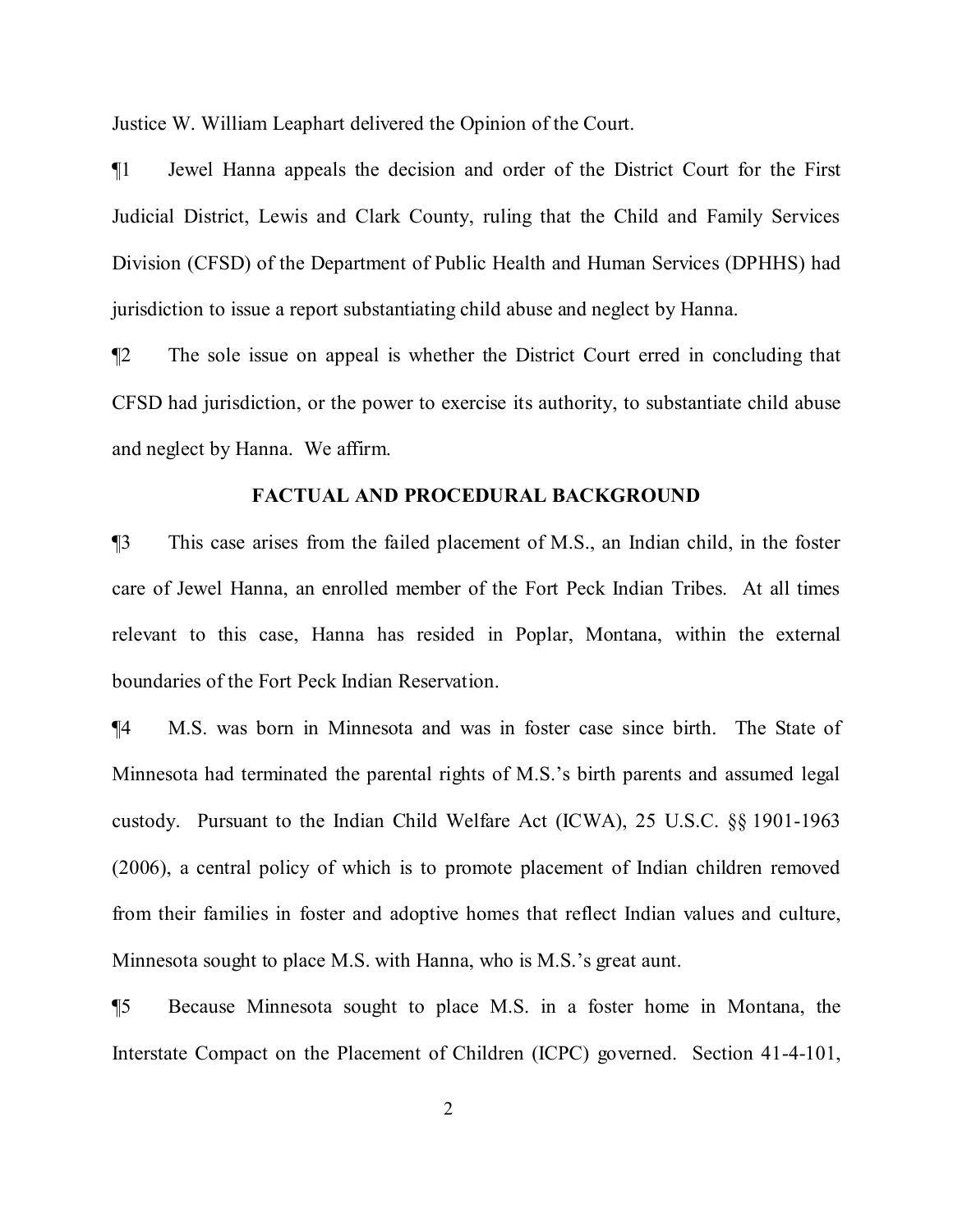art. III, MCA. As DPHHS administers Montana's obligations as a receiving state under ICPC, § 41-4-104, MCA, DPHHS had to approve the foster placement, § 41-4-104, art. III(4), MCA. After conducting a home study and background investigation, DPHHS approved placing M.S. with Hanna. In July 2004 DPHHS licensed Hanna as a kinship foster care provider under § 52-2-662, MCA, and Rule 37.51.202, Admin. R. M. A month later, DPHHS placed the child with her great aunt.

¶6 Despite the general prohibition of state interference with tribal affairs, DPHHS, a state agency, placed M.S., an Indian child, with Hanna, an enrolled member living on the Fort Peck Indian Reservation, under the auspices of a Memorandum of Agreement (MOA) between the Assiniboine and Sioux Tribes of the Fort Peck Indian Reservation (Tribes), the Bureau of Indian Affairs (BIA), and the State (DPHHS). The MOA, it turns out, is the linchpin of CFSD's claim for jurisdiction.

¶7 M.S.'s placement with Hanna was short-lived. In March 2005 staff at the daycare where Hanna would leave M.S. when she went to work reported their suspicion that M.S. was suffering abuse. Upon receiving the report of abuse, CFSD took physical custody of M.S., placing the child in a temporary foster home off the reservation, in Miles City. Subsequently M.S. was sent to Minnesota, which state retained legal custody. Minnesota later consented to M.S.'s adoption.

¶8 Contemporaneous with M.S.'s removal, CFSD, along with BIA and a tribal criminal investigator, initiated an investigation into the cause of the alleged abuse. They concluded that Hanna had abused M.S., and in May 2005 CFSD issued a substantiated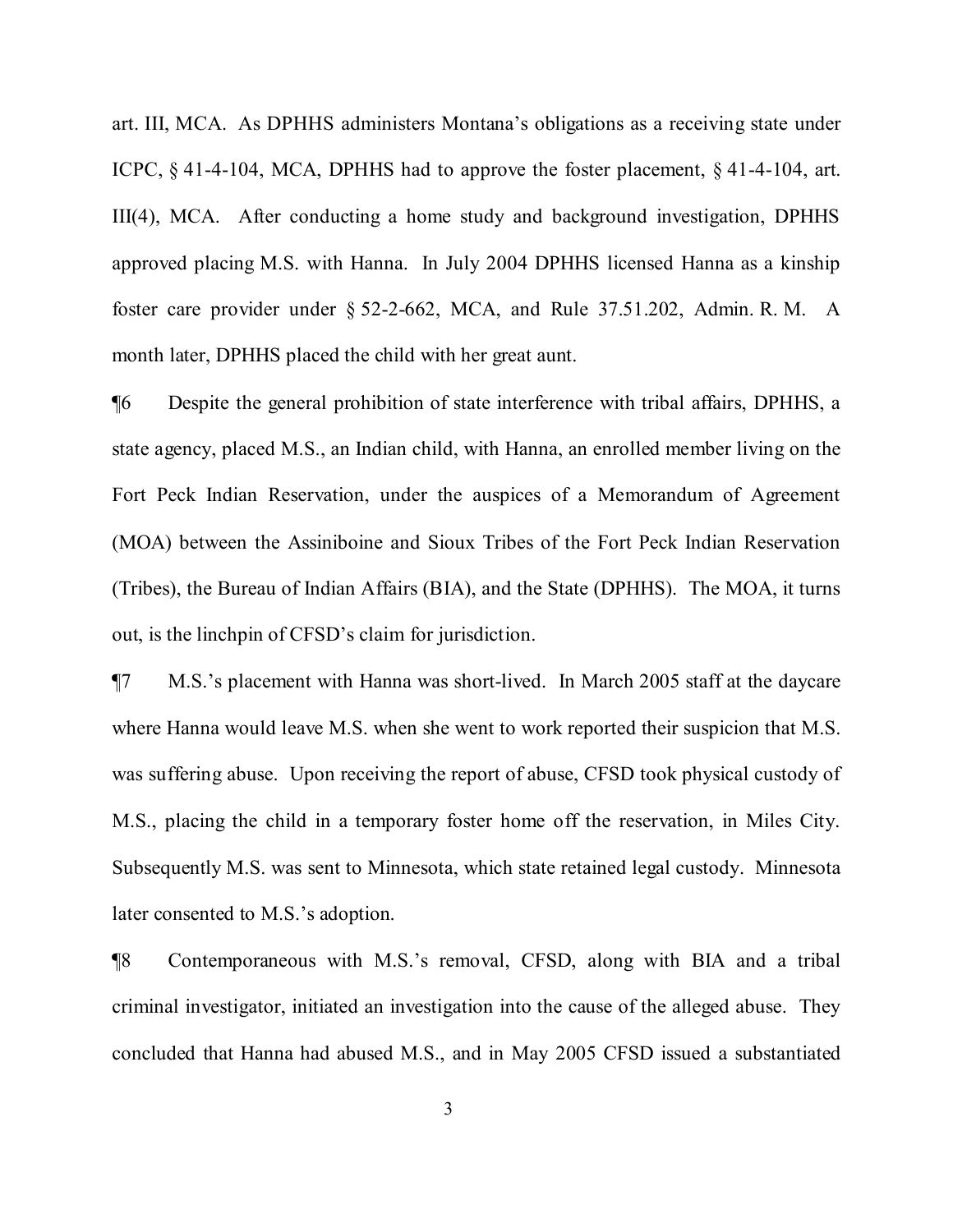report of abuse and neglect to Hanna. The report informed Hanna of the adverse effects that CFSD's substantiation determination would have on her ability to obtain work in fields regulated by DPHHS.

¶9 Within one month of receiving the substantiated report, Hanna sought a fair hearing under Rule 37.47.610, Admin. R. M., to contest the determination. Under Rule 37.47.615, Admin. R. M. (which contains exceptions to the right to a fair hearing under Rule 37.47.610, Admin. R. M.), a person subject to a substantiated report of child abuse is not entitled to a fair hearing if she has been convicted of an offense related to child abuse. CFSD did not begin the fair hearing process for Hanna until 2007, since the investigation had not led to criminal charges.

¶10 After CFSD initiated the procedures for the fair hearing, Hanna moved to dismiss the substantiation proceeding on jurisdictional grounds. Hanna argued that under the Fort Peck Comprehensive Code of Justice (CCOJ), the Tribes maintained exclusive jurisdiction over matters involving Indian youth and that CFSD's substantiation proceeding interfered with tribal sovereignty. The hearing officer of DPHHS adopted this argument and dismissed the substantiation proceeding.

¶11 CFSD appealed the hearing officer's decision to the District Court pursuant to the Montana Administrative Procedure Act (MAPA), § 2-4-702(1)(a), MCA. There, CFSD argued that pursuant to the MOA, it had jurisdiction to issue the substantiated report against Hanna under state law and policy because it had licensed Hanna as a kinship foster care provider in the first place. CFSD maintained that the CCOJ did not apply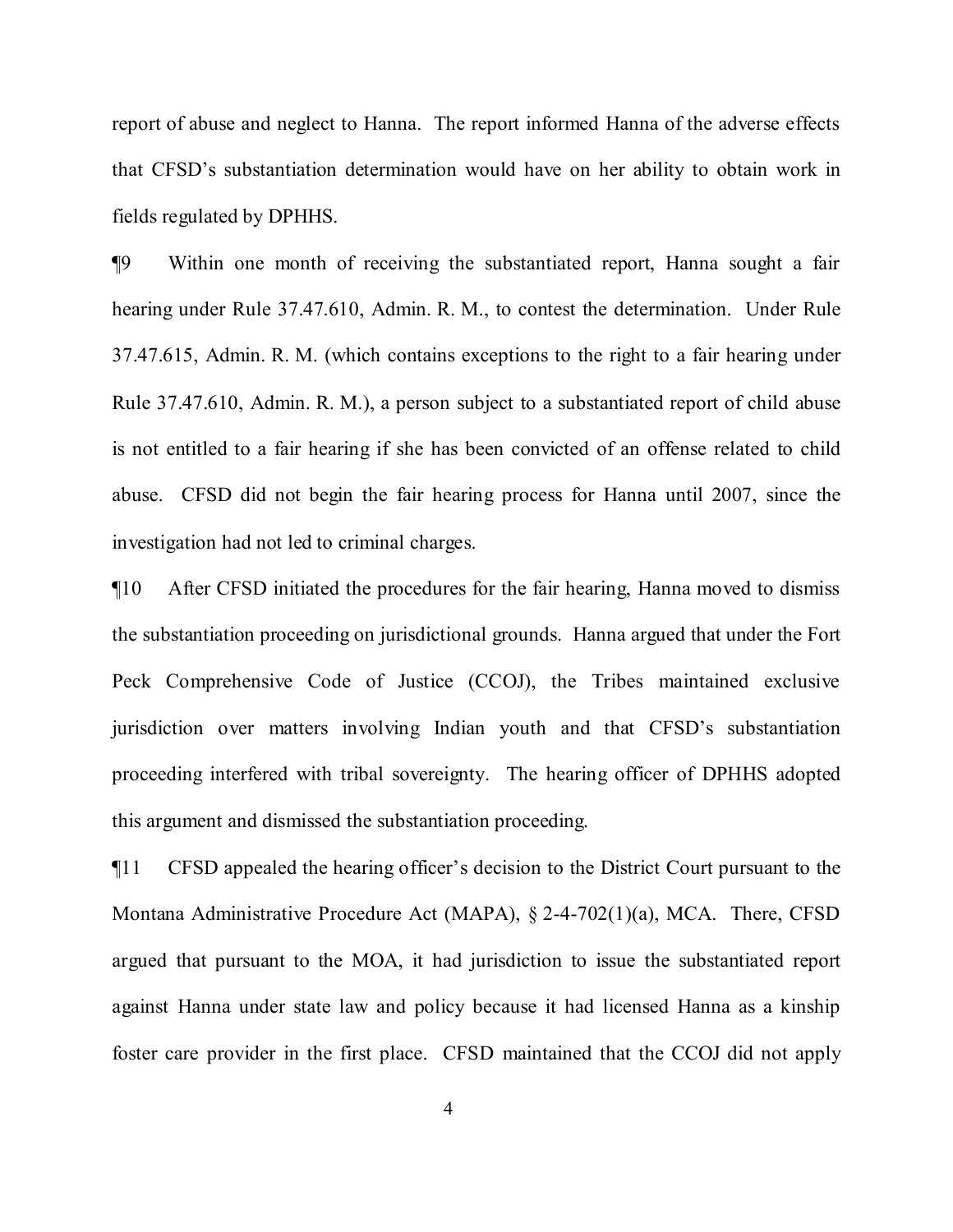because its relevant provisions merely focused on the welfare of children and did not address substantiation determinations, which focus on the abuser (here, Hanna). This argument persuaded the District Court, which reversed the hearing officer's decision.

¶12 Hanna timely appealed the District Court's decision.

#### **STANDARD OF REVIEW**

¶13 Resolution of this case turns on the question of subject matter jurisdiction. This is a question of law, which we review de novo. *See Bugger v. McGough*, 2006 MT 248, ¶ 19, 334 Mont. 77, 144 P.3d 802.

#### **DISCUSSION**

# ¶14 *Whether the District Court erred in concluding that CFSD had jurisdiction to substantiate child abuse and neglect by Hanna.*

¶15 Hanna's principal argument is that CFSD lacks jurisdiction to pursue a substantiation proceeding against an enrolled tribal member, like Hanna, for acts committed on the reservation against an Indian child. We disagree.

¶16 Our discussion begins with the sovereign rights of the Fort Peck Indian Tribes. Tribes, as "domestic dependent nations," exercise "inherent sovereign authority over their members and territories"; that is, tribes may make laws to govern their internal affairs and social relations. *Zempel v. Liberty*, 2006 MT 220, ¶ 20, 333 Mont. 417, 143 P.3d 123 (quoting *Okla. Tax Commn. v. Potawatomi Tribe*, 498 U.S. 505, 509, 111 S. Ct. 905, 909 (1991)). Tribes are, however, subject to the "plenary and exclusive" authority of the United States Congress. *United States v. Lara*, 541 U.S. 193, 200, 124 S. Ct. 1628, 1633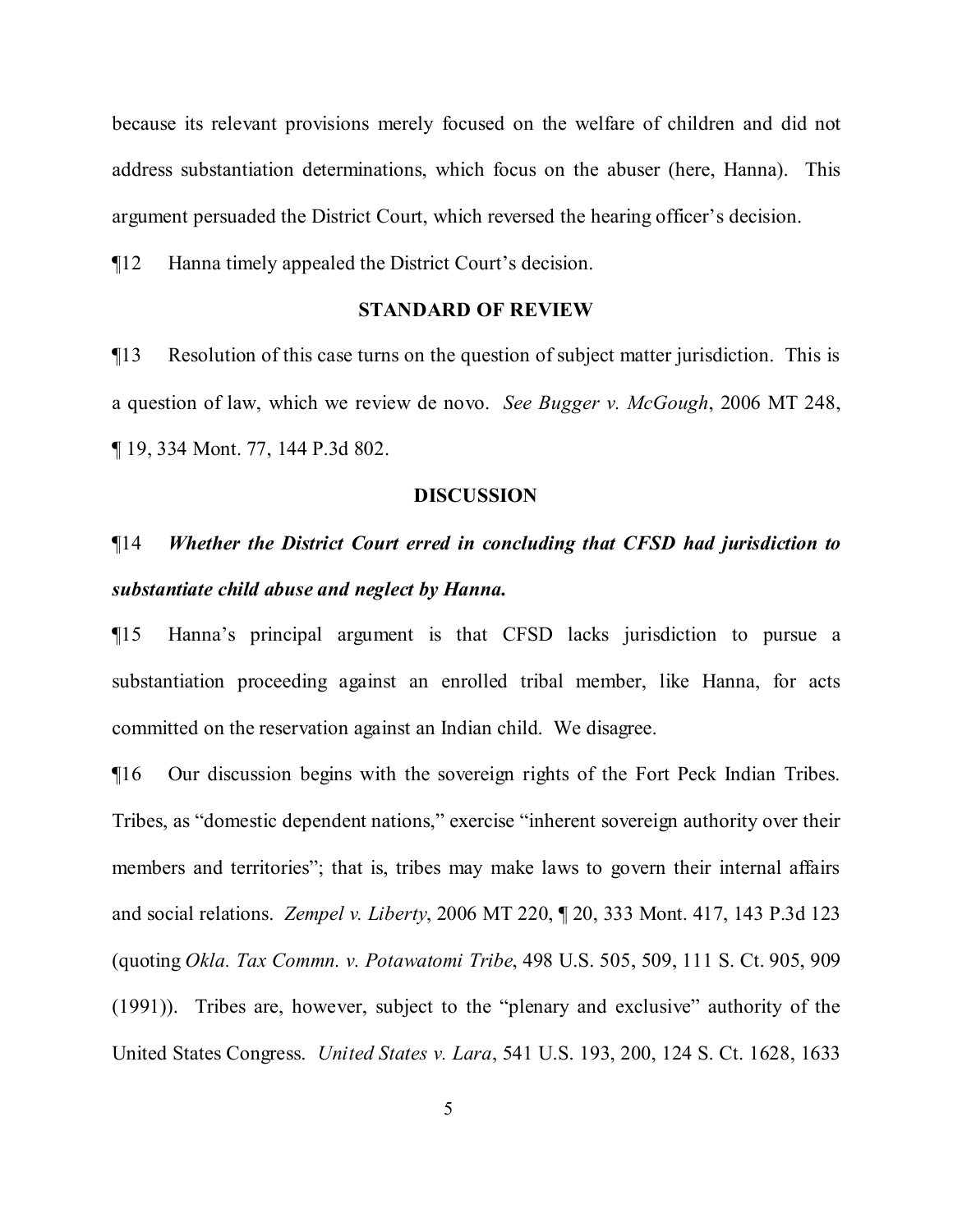(2004). With roots in the so-called Indian Commerce Clause and the Treaty Clause, U.S. Const., art. I, § 8, cl. 3; art. II, § 2, cl. 2, this congressional authority, along with tribes' recognized right of self-government, has traditionally operated to exclude state authority, or jurisdiction, over Indian affairs. *Lara*, 541 U.S. at 200, 124 S. Ct. at 1633; *White Mt. Apache Tribe v. Bracker*, 448 U.S. 136, 142, 100 S. Ct. 2578, 2583 (1980); *Worcester v. Georgia*, 31 U.S. 515, 561 (1832); *but see Nevada v. Hicks*, 533 U.S. 353, 361-62 n. 4, 121 S. Ct. 2304, 2311 n. 4 (2001) (suggesting, in dicta, limitation on holding from *Worcester*).

¶17 This Court has acknowledged this general limitation, that "[t]he exercise of state jurisdiction over activities occurring entirely on Indian lands is an infringement on inherent tribal authority and is contrary to principles of self-government and tribal sovereignty." *Flat Ctr. Farms, Inc. v. State*, 2002 MT 140, ¶ 13, 310 Mont. 206, 49 P.3d 578; *cf. First v. State*, 247 Mont. 465, 471, 808 P.2d 467, 470 (1991) (ruling that State may exercise jurisdiction over tribal members within reservations if such exercise is not preempted by Congress and does not interfere with tribal sovereignty). Despite this general prohibition against state jurisdiction over Indian affairs, states and tribes may, with congressional approval, enter into cooperative agreements altering the scope of jurisdiction on reservations. *See Native Village of Stevens v. Smith*, 770 F.2d 1486, 1489 (9th Cir. 1985) (explaining that 42 U.S.C. § 1919(a) authorizes tribal-state cooperative agreements regarding child care); *cf. Kinnerly v. Dist. Ct. of the Ninth Jud. Dist. of Mont.*,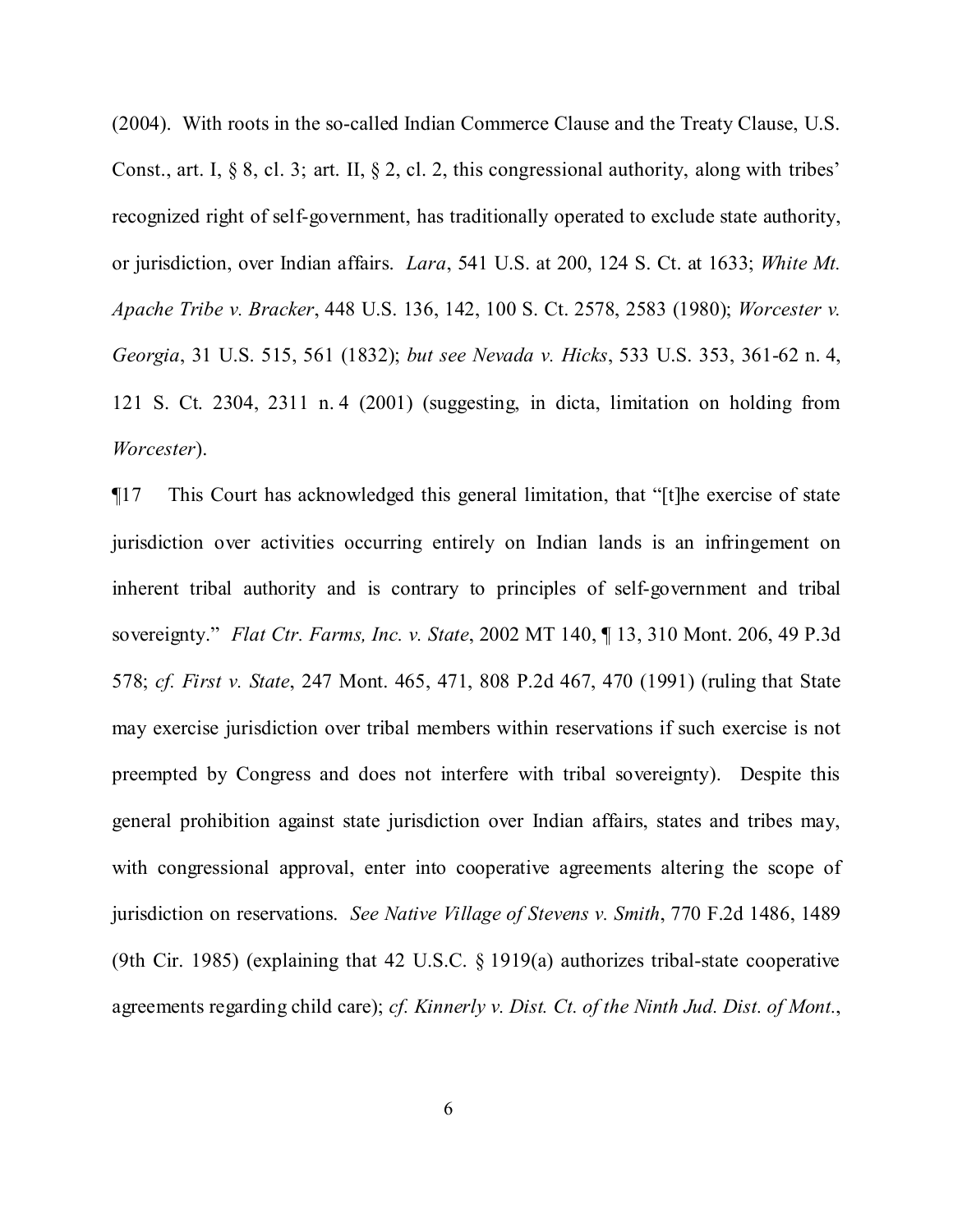400 U.S. 423, 423-30, 91 S. Ct. 480, 480-84 (1971) (ruling that tribe could not grant state jurisdiction over tribal affairs absent congressional authorization).

¶18 Here, CFSD points to the Memorandum of Agreement between the Tribes and DPHHS (and BIA) as the federally-authorized cooperative agreement that is the basis for its jurisdiction to maintain the substantiation determination. To evaluate this position, we must consider first whether the MOA enjoys congressional authorization, and second whether the MOA allows CFSD to pursue a substantiation proceeding against Hanna.

¶19 The purpose of the MOA is to allow eligible Indian children on the Fort Peck Indian Reservation to receive services and foster care maintenance payments from CFSD (or BIA). Under the MOA, CFSD was to provide care and services to Indian children eligible for funding under the foster care program of Title IV-E of the Social Security Act, 42 U.S.C.  $\S$ § 670-679c (2006).<sup>[1](#page-6-0)</sup> The Tribes, CFSD, and BIA entered into the MOA under the authority of the Indian Child Welfare Act, 25 U.S.C. §§ 1901-1963 (2006). Under  $\S$  1919(a) of ICWA, tribes and states:

are authorized to enter into agreements with each other respecting care and custody of Indian children and jurisdiction over child custody proceedings, including agreements which may provide for orderly transfer of jurisdiction

<span id="page-6-0"></span><sup>&</sup>lt;sup>1</sup> Title IV-E creates a foster care program of "cooperative federalism" in which states may choose to participate. *Native Village of Stevens*, 770 F.2d at 1487-88. Participating states create and operate foster care and adoption programs that conform to federal requirements, and in exchange the federal government reimburses states for their expenditures. 42 U.S.C. §§ 671(a), 674(a). Until 2008, Tribes had to enter into agreements with states to receive Title IV-E funding. Barbara Ann Atwood, *Wells Conference on Adoption Law: Achieving Permanency for American Indian and Alaska Native Children: Lessons from Tribal Traditions*, 37 Cap. U. L. Rev. 239, 252 n. 64 (2008). The Fostering Connections to Success and Increasing Adoptions Act of 2008, Pub. L. No. 110-351, §§ 301-302, 122 Stat. 3949, 3962-73 (2008), now allows tribes to enjoy the same direct access to Title IV-E funding as states do.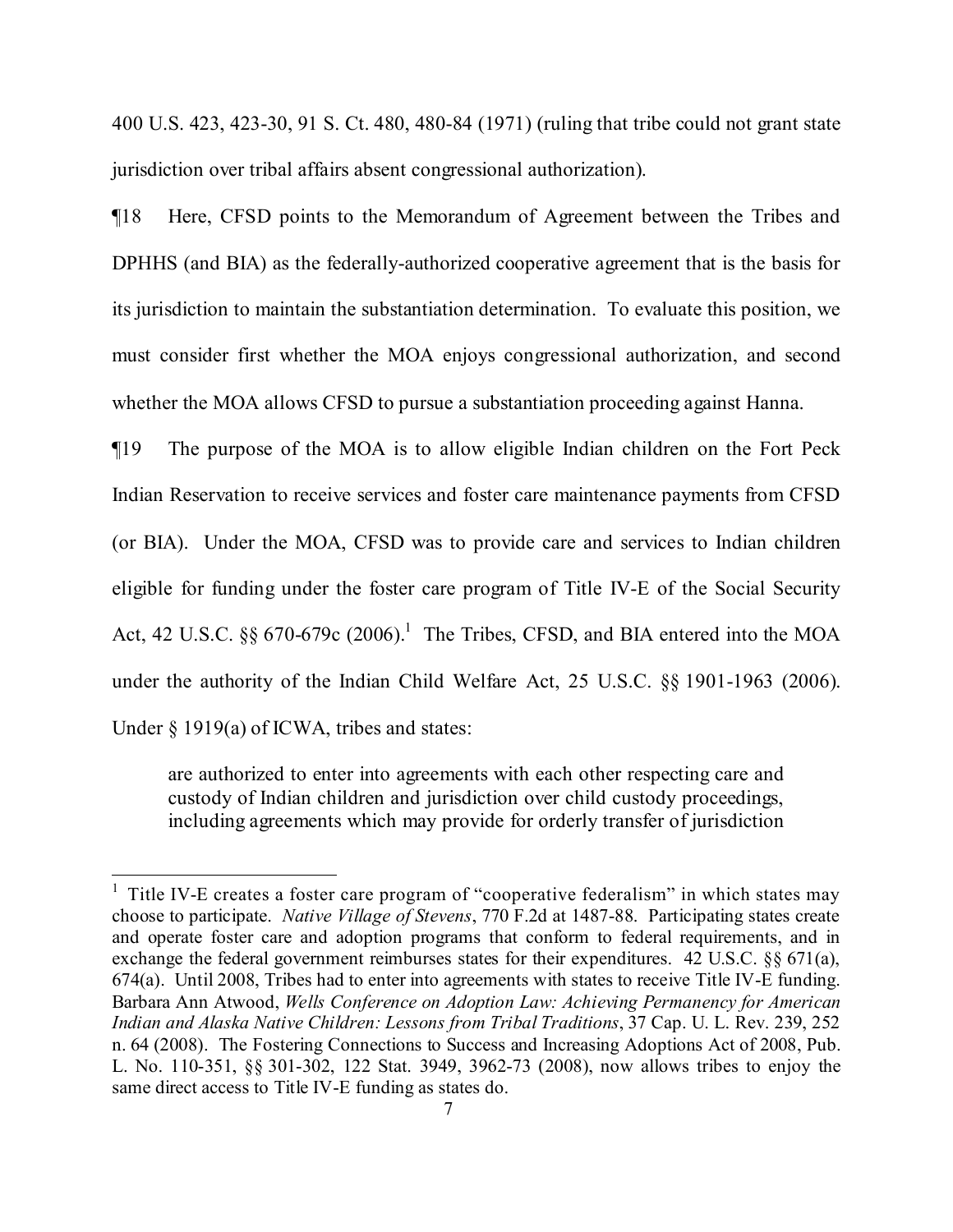on a case-by-case basis and agreements which provide for concurrent jurisdiction between States and Indian tribes.

This language is sufficiently broad to include agreements between tribes and states that grant state agencies jurisdiction to administer Title IV-E foster care programs and to make foster care maintenance payments to Indian children on Indian reservations. *See Native Village of Stevens*, 770 F.2d at 1489-90 (holding that § 1919(a) does not require states to enter agreements with tribes, but suggesting that  $\S$  1919(a) allows tribes and states to enter agreements regarding Title IV-E foster care programs and payments). Accordingly, we conclude that the MOA is a valid, federally-authorized agreement.

¶20 Hanna objects to this conclusion, arguing that while § 1919(a) may authorize states and tribes to enter agreements "respecting care and custody of Indian children and jurisdiction over child custody proceedings," it does not allow agreements that deprive tribal courts of jurisdiction to adjudicate the rights of accused abusers. We reject this argument. The substantiation proceeding, which is an adjudication of Hanna's rights, *Dowell v. Mont. Dept. of Pub. Health & Human Servs.*, 2006 MT 55, ¶¶ 15-16, 20, 331 Mont. 305, 132 P.3d 520, arose directly from Hanna's "care" of an Indian child, M.S. As such, it fits within the language of  $\S 1919(a)$ . Such investigation and verification of alleged child abuse and neglect are necessary components of an effective foster care program. *See e.g.* 42 U.S.C. § 671(a)(9)-(10) (requiring approved state foster care programs to provide for reporting of child abuse and to establish standards for foster homes). Furthermore, as we see below, CFSD's authority to pursue the substantiation proceeding conforms with the grant of jurisdiction from the MOA.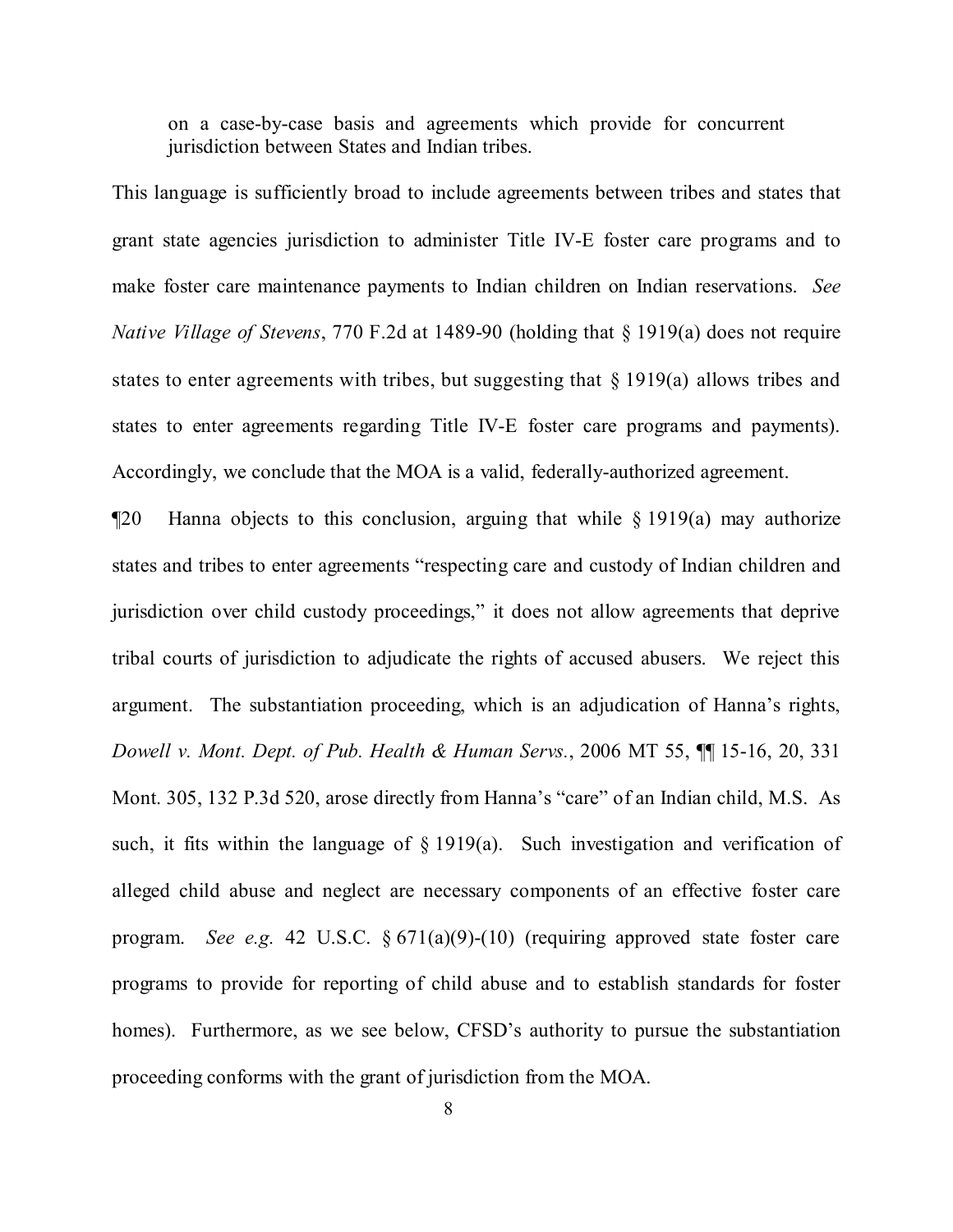¶21 Accordingly, we turn to the second consideration: whether the MOA authorizes

CFSD to pursue a substantiation proceeding against Hanna for her alleged abuse of M.S.

We conclude that it does.

¶22 The relevant language of the MOA is plain on its face. Part X of the MOA addresses licensing of foster homes. Paragraph B of Part X reads, "The Tribes and BIA will recognize the CFSD license of a foster home when the home has a current license issued by CFSD." Paragraph C of Part X then provides:

The agency that licensed a home, upon receipt of a referral regarding violation of foster home licensing standards, will conduct an investigation to determine compliance with governing licensing standards, statute/tribal code and policy. The final decision concerning licensing status will remain with the agency that issued the license.

Paragraph E of Part X adds:

When CFSD and BIA receive a referral on a licensed foster home alleging child abuse or neglect, the report shall be investigated by the placing agency and the agency that issued the license and follow the requirements of the Indian Child Protection Act (25 USC 3203) where appropriate.

¶23 These provisions demonstrate that DPHHS, the agency that licensed Hanna here, is responsible for investigating allegations of abuse and neglect, documenting the conclusions of such investigation in a final report, and making the final decision about Hanna's licensing status. By the terms of Paragraph E, upon receipt of an allegation of abuse and neglect by Hanna, CFSD (the relevant section of DPHHS) was required to conduct an investigation. Under 25 U.S.C. § 3203(b)-(c) of the Indian Child Protection Act (cited in Paragraph E), this investigation was to lead to a final written report (here, the substantiated report). Following the final written report, under Paragraph C, CFSD